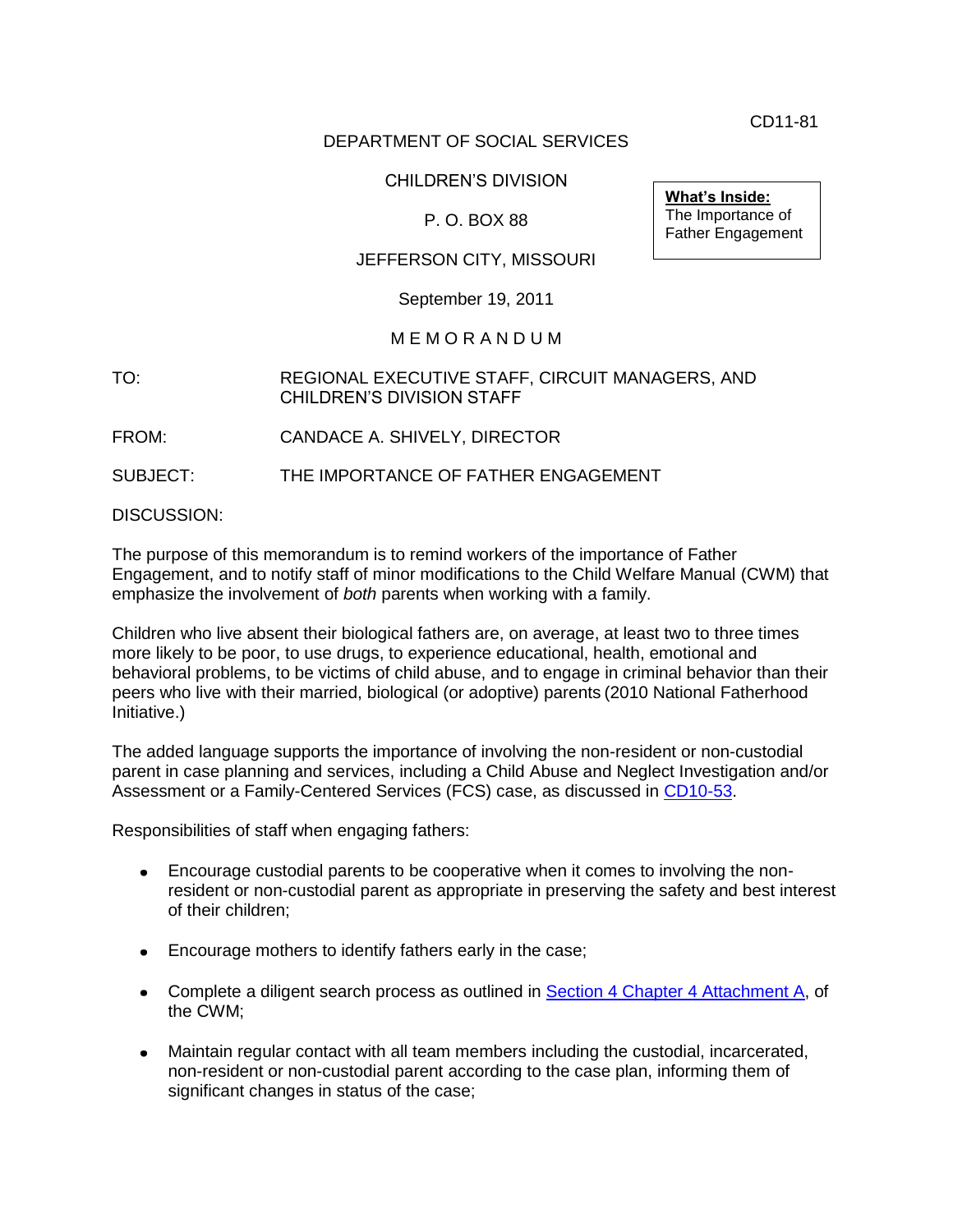- Ensure that the child has planned regular contact with his/her father. Fathers need to see their children on a regular basis. At times the presence of one or more family members can make a difference in visitation because they can share the child with the father, bring more excitement and energy to the visit, as well as point out family resemblances to him;
- Provide services directed to removal or reduction of any barriers to visitation;
- Assist in the connection of fathers and their children;
- Offer support or coaching before or during visits. This can be done by the worker or a parent aide and is especially important to those fathers who are incarcerated;
- Encourage incarcerated fathers to participate in services such as: Inside-Out Dads, Parents As Teachers, Story Link, Building Strong Relationships, or Parent Link;
- Fathers are to be encouraged to write letters, send pictures, cards, make phone calls and give the worker details of how to visit them if appropriate;
- Staff should be in close communication with the Institutional Activity Coordinator or the incarcerated father's case manager at the facility. Refer to [Section 4 Chapter 7](http://www.dss.mo.gov/cd/info/cwmanual/section4/ch7/sec4ch7attachb.htm)  [Attachment B,](http://www.dss.mo.gov/cd/info/cwmanual/section4/ch7/sec4ch7attachb.htm) for more information;
- Staff should utilize the CS-2A, Incarcerated Parent's Child Status Report.

### **NECESSARY ACTION**

- 1. Review this memorandum with all Children's Division staff.
- 2. Review revised Child Welfare Manual chapters as indicated below.
- 3. All questions should be cleared through normal supervisory channels and directed to:

|  | <b>PDS CONTACT</b> |
|--|--------------------|
|--|--------------------|

Sarah Bashore (573) 751 - 0311 [Sarah.Bashore@dss.mo.gov](mailto:Sarah.Bashore@dss.mo.gov)

# **PROGRAM MANAGER**

Amy L. Martin (573) 751 - 3171 [Amy.L.Martin@dss.mo.gov](mailto:Dena.D.Driver@dss.mo.gov)

# **CHILD WELFARE MANUAL REVISIONS**

[Section 2 Chapter 4 Subsection 1,](http://www.dss.mo.gov/cd/info/cwmanual/section2/ch4/sec2ch4sub1.htm) Investigation Response [Section 2 Chapter 5 Subsection 3,](http://www.dss.mo.gov/cd/info/cwmanual/section2/ch5/sec2ch5index.htm) Conducting a Family Assessment [Section 4 Chapter 3 Subsection 1,](http://www.dss.mo.gov/cd/info/cwmanual/section4/ch3/sec4ch3sub1_3.htm) Initial Parental Involvement First 24 hours [Section 4 Chapter 4 Attachment A,](http://www.dss.mo.gov/cd/info/cwmanual/section4/ch4/sec4ch4attacha.htm) Locating the Non-Custodial Parent or Relative [Section 4 Chapter 4 Subsection 2,](http://www.dss.mo.gov/cd/info/cwmanual/section4/ch4/sec4ch4sub2.htm) Guidelines for Initial Placement Resource Selection **[Section 4 Chapter 7 Attachment A,](http://www.dss.mo.gov/cd/info/cwmanual/section4/ch7/sec4ch7attacha.htm) Visitation** [Section 4 Chapter 7 Subsection 1,](http://www.dss.mo.gov/cd/info/cwmanual/section4/ch7/sec4ch7sub1.htm) Activities in the First 24-72 hours [Section 4 Chapter 7 Subsection 2,](http://www.dss.mo.gov/cd/info/cwmanual/section4/ch7/sec4ch7sub2.htm) Family Support Team Meeting [Section 4 Chapter 7 Subsection 3.1,](http://www.dss.mo.gov/cd/info/cwmanual/section4/ch7/sec4ch7sub3_1.htm) Meeting/Working with the Family [Section 4 Chapter 7 Subsection 3.3,](http://www.dss.mo.gov/cd/info/cwmanual/section4/ch7/sec4ch7sub3_3.htm) Visitation Between the Parents/Child/Sibling [Section 4 Chapter 7 Subsection 3.6,](http://www.dss.mo.gov/cd/info/cwmanual/section4/ch7/sec4ch7sub3_6.htm) Completion of Professional Assessment